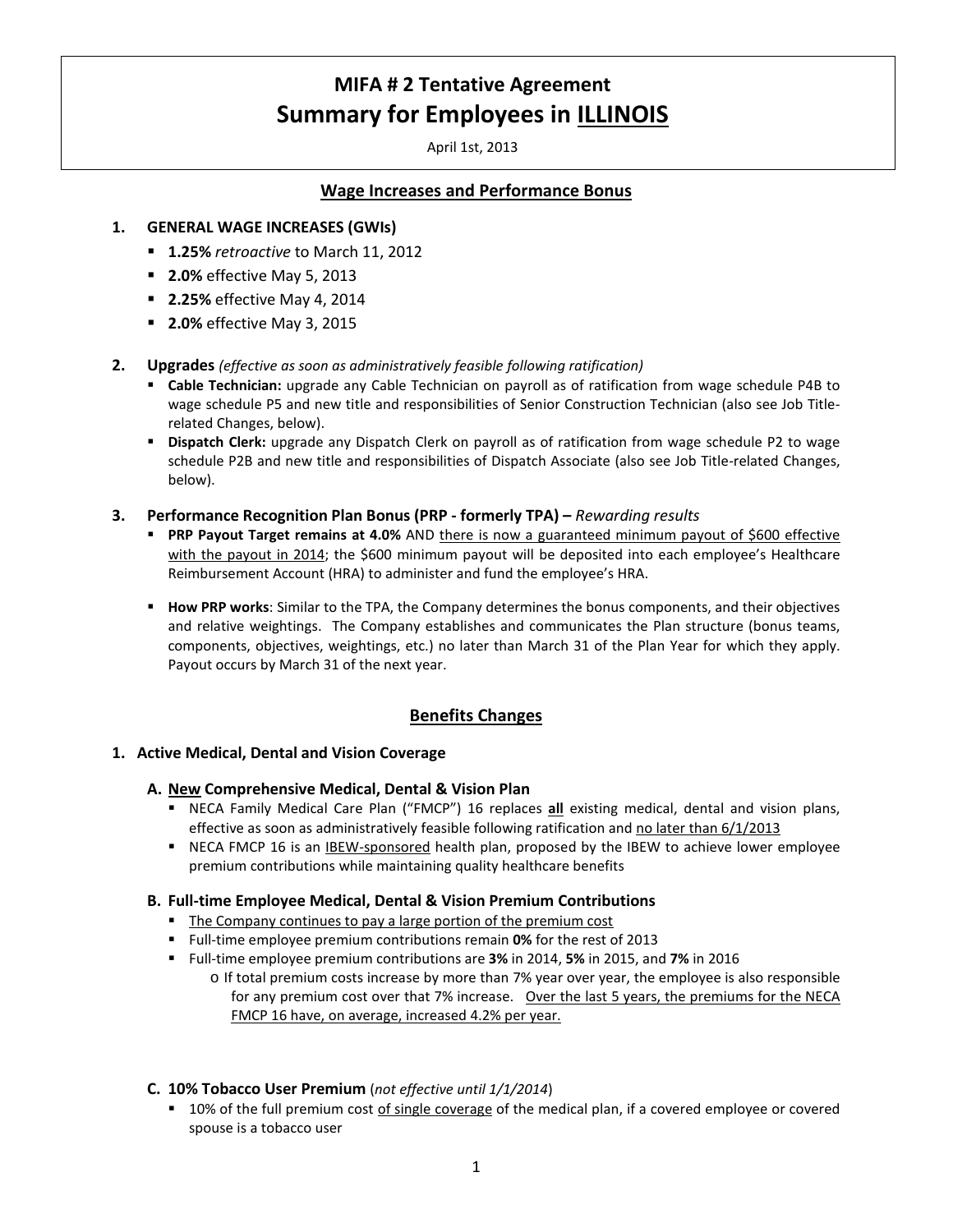April 1st, 2013

### **D. Wellness Credit** (new; effective 6/1/2013)

 Employees and their spouses who participate in the NECA Family Medical Care Plan 16 are each eligible to receive a \$75 rebate per calendar year if complete annual physical exam with certain biometric measurements taken

## **E. Elimination of Spousal Enrollment Surcharge** (effective 6/1/2013)

 The \$480 surcharge for spouses with alternate coverage who enroll in a Frontier plan has been eliminated

## **F. Medical Opt-Out Credit**

- The full Opt-Out Credit (employee + any dependents) of \$700 remains unchanged
- The \$350 Spousal Opt-Out Credit has been eliminated, effective 6/1/2013

## **G. New Healthcare Reimbursement Account (HRA)** (effective in 2014)

• A Healthcare Reimbursement Account will be established for active non-commissioned employees and funded with a new minimum annual Performance Recognition Plan payout of \$600

#### **H. Survivor Healthcare Continuation** (effective upon ratification)

 Duration of Survivor Healthcare Continuation is changed from 24 to 18 months and the survivor will make premium contributions at the same contribution levels as active employees

## **I. Part-time Employee Medical, Dental and Vision Coverage and Premium Contributions**

- Regular Part-time EEs and dependents are eligible to participate in the NECA FMCP 16 to the extent provided under the Patient Protection and Affordable Care Act (effective 1/1/2014, provides PT eligibility if the employee works 30 hours or more per week)
- Eligible PT EEs must contribute 50% of the applicable premium costs, effective 6/1/2013

#### **2. Retiree Medical and Retiree Life Benefits**

#### **A. Retiree Medical & Life Insurance Coverage** (effective upon ratification)

- Retiree Medical benefits for current employees remains as it is currently\*
- Retiree Life Insurance for current employees changes from \$10,000 to \$7,500
- New employees do not receive Retiree Medical or Life Insurance coverage\*\*

#### *\* "Current employees" are those hired on or before the ratification date of the tentative agreement*

*\*\* "New employees" are those hired after the ratification date of the tentative agreement*

## **3. Pension and 401(k) Benefits**

## **A. NO CHANGE to Pension Plan for current\* employees**

- Current employees will be provided a one-time option (at a date to be determined after ratification) to opt out of pension coverage ("freeze" their pension) and into the 401(k) plan for new hires. An employee's decision of whether to opt out is completely  $voluntary - this$  is an option for the employee, not a requirement.
- **Pension Plan coverage for new employees\*\*** has been eliminated

## **B. MODIFY 401(k) Plan for new employees\*\***

401(k) Company Match for new employees is 50% of first 6% contributed by the employee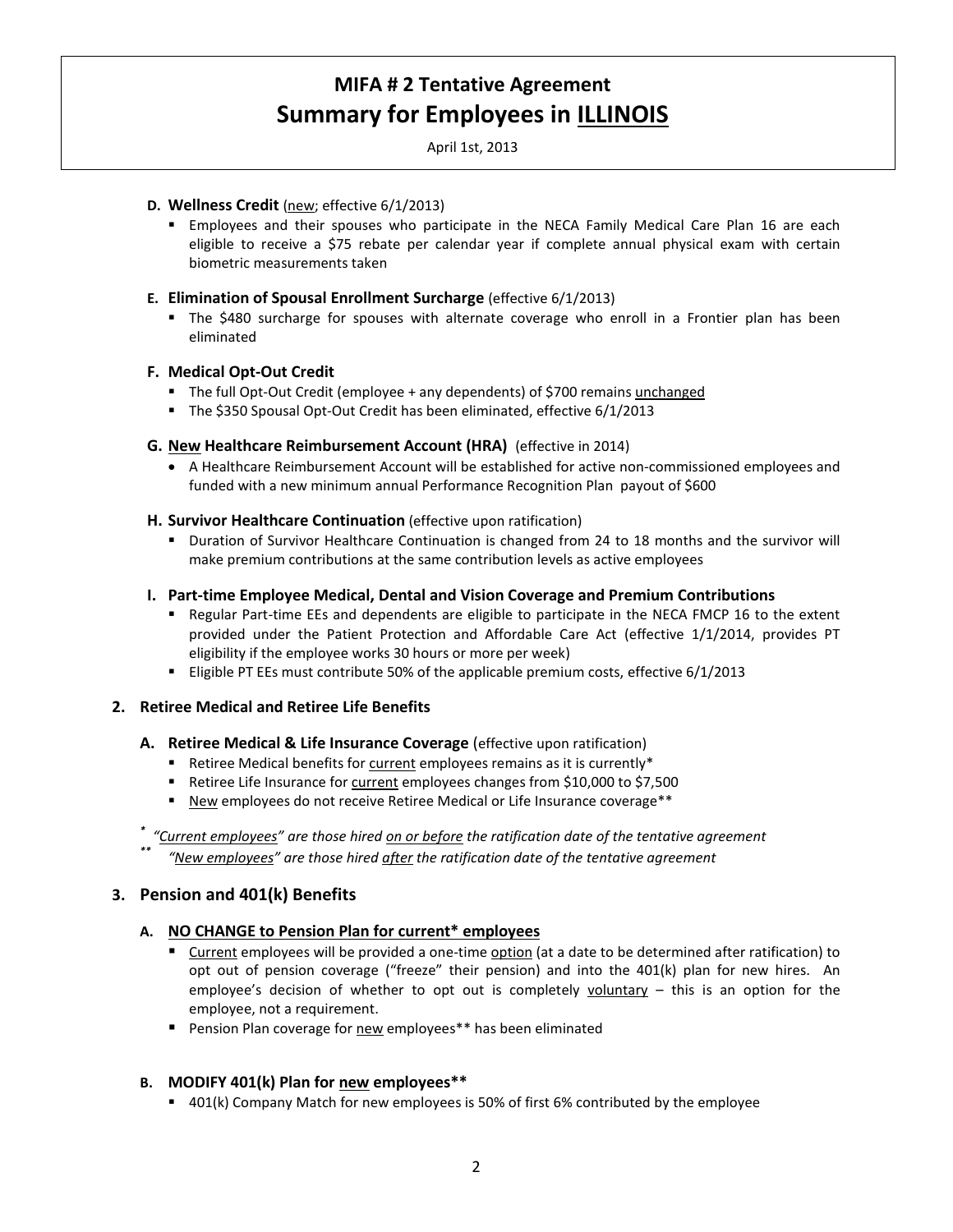April 1st, 2013

- After one year of employment, new employees are also eligible to receive an annual fixed Company contribution of 2% of base pay, provided the new employee is on payroll in a MIFA # 2 position as of 12/31 of that calendar year
- 5-Year tiered vesting schedule for all fixed and matched Company contributions
- **C. Modify 401(k) Company Match for current employees\***(effective upon ratification)
	- 401(k) Company Match for current employees modified from 82% of first 6% (i.e., 4.92%) to 50% of first 6% of contribution (i.e., 3%)
- *\* "Current employees" are those hired on or before the ratification date of the tentative agreement*
	- *\*\* "New employees" are those hired after the ratification date of the tentative agreement*

# **4. Disability Plans**

- **A. MODIFY Short Term Disability Benefits** (effective 6/1/2013)
	- Full-time employees with one or more years of service remain eligible for STD pay benefits
	- NO CHANGE to STD Pay amounts for the first 26 weeks remains as is in current contract
	- Reduce maximum length of STD Pay Benefits from 52 weeks to 26 weeks, with new Company-paid Long Term Disability coverage that begins at the  $27<sup>th</sup>$  week (see B below)

# **B. Modify Long Term Disability Benefits** (effective 6/1/2013)

- **NEW** BENEFIT -- The Company provides and pays for 50% LTD coverage to full-time employees with one or more years of service at no cost to the employee (previously LTD coverage was available, but the entire cost was borne by the employee).
- **Coverage Levels:** 50% of pay with Company-provided coverage, with at least one employee "buy-up" option (for 2013, buy up options of 60% and 67% of pay will be available).
- At initial enrollment any eligibility restrictions will be waived and all employees will be eligible for coverage under the plan
- Approved LTD benefits will begin after exhausting STD/satisfying the 26 week LTD "waiting" period. Employees may request unpaid leave status if their STD benefit is payable for less than 26 weeks.
- **Health Care (Medical, Dental & Life) Continuation while on LTD** 
	- o Maximum of 29 months continuation (starting from the date on which disability commences), as a "bridge" to Medicare. Employees who go on LTD will make premium contributions at the same contribution levels as active employees. (new)
	- $\circ$  At the 29<sup>th</sup> month after the original disability date, Company coverage will cease. The employee will be eligible to apply for Medicare, and dependents will be provided a COBRA election.
- **Right of Reinstatement:** During the first 6 months of LTD, employees will have the right to be reinstated to their current position upon "recovery", or if medically restricted, to an available position consistent with their restrictions and qualifications.

# **5. Other Benefits**

## **A. Basic Life Insurance**

- Company continues to offer Company-paid basic life insurance for regular full-time employees
- Basic Life Insurance coverage levels will change to a years of service-based formula, effective 6/1/2013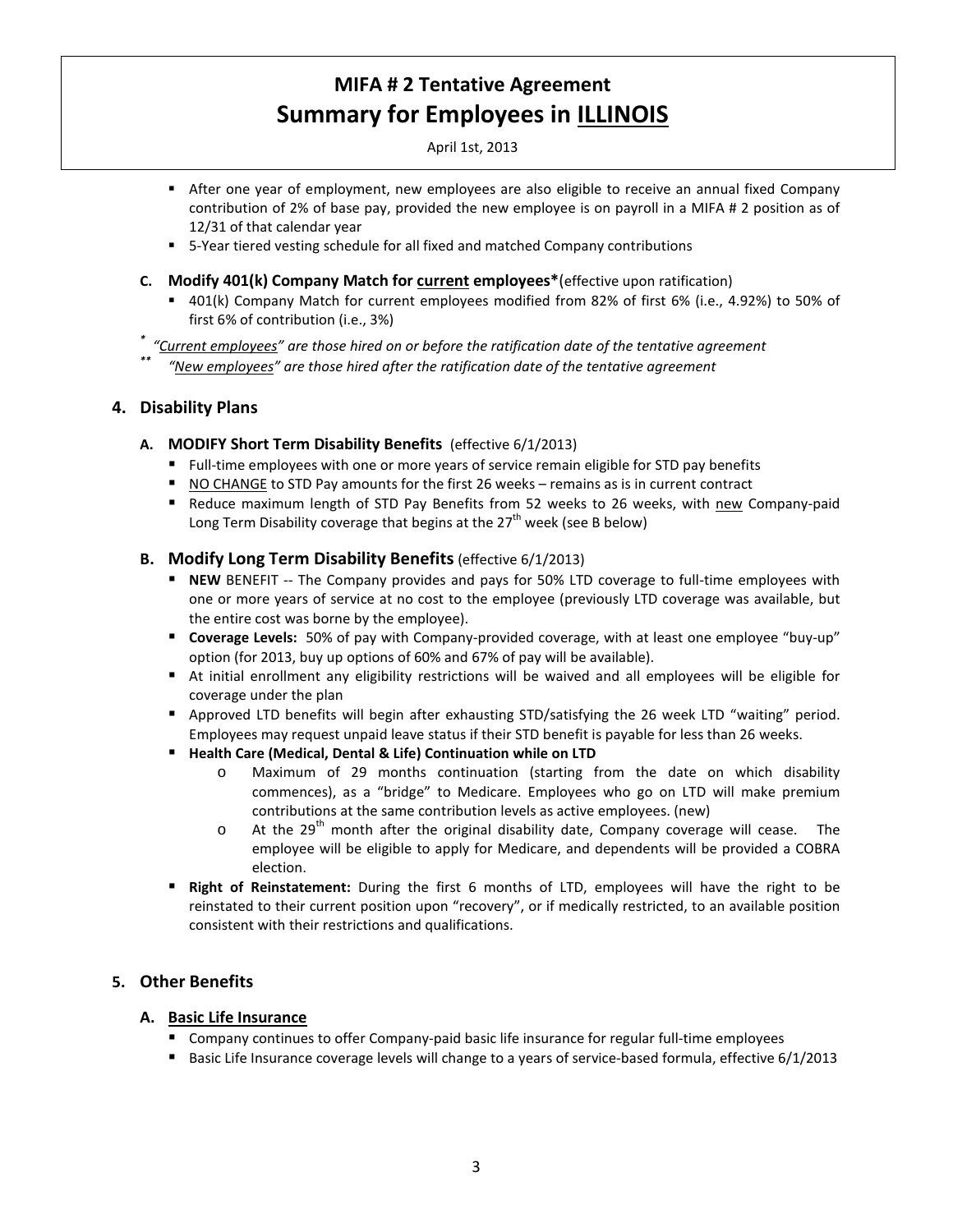April 1st, 2013

## **B. Supplemental Term Life**

 Coverage continues to be available; *on a one-time basis, employees can buy Supplemental Insurance of up to five times (5x) pay without having to provide evidence of insurability*

## **C. Adoption Assistance**

- **MOA** eliminated effective upon ratification
- **D. Education and Life Long Learning (Tuition Reimbursement)** (effective upon ratification)
	- Tuition reimbursement plan remains available, with maximum annual payment of \$8,000 unchanged
	- **Pre-paid feature of the plan has been eliminated, effective upon ratification**

# **E. Domestic Partner Benefits**

- Coverage continues to be available
- **F. Flexible Reimbursement Plan** 
	- Plan continues to be available but has been re-named to "Flexible Spending Account"

# **Operations-Related Changes**

*(Most of the items that follow mirror what was also negotiated in MIFA # 1)*

**1.** New **Assignment Flexibility Article ("One Tech Out")** – *a way of operating that makes Frontier more competitive by improving customer service and making our operations more efficient*

## **"One Tech Out" Principle**

- o When an employee is assigned work within his or her job classification, he or she may also perform, or be assigned to perform, work normally performed by another classification that is needed to complete the entire job so long as he or she has the training, experience, qualifications, and/or equipment needed to safely complete the entire job.
- o This is a common sense way to serve our customers and operate a business.
- o The Company recognizes that cross-training is the key to implementing "one tech out".
- **Union Notification (required)**: When local management plans to implement these principles in a work group, the Local Union will be notified beforehand and management's plans will be discussed.

## **2. Certification Differentials -** New – *Frontier will reward its techs for improving their skill sets*

 The Company will increase *the base hourly wage rate* of outside technicians (I&M, Construction) and central office technicians who achieve the following certification(s):

| (1) Comp TIA A+        | \$0.25 per hour increase |
|------------------------|--------------------------|
| (2) Comp TIA Network + | \$0.25 per hour increase |
| (3) CCNA               | \$0.50 per hour increase |

- Additional certifications may be added to this list at the Company's discretion or with the Company's approval. The Union may propose additional certifications on an annual basis and representatives of the Company and Union will meet to discuss those proposed additional certifications.
- **3.** New **Sales and Sales Incentive Article -** *Generating revenue & growth through sales and sales referrals makes us a stronger Company*
	- **Recognizes that all employees are responsible for promoting and selling the Company's products and** services, and to participate in the Company's sales and sales referral plans and programs, during their working hours. Non-commissioned employees will not be subject to discipline based solely on their sales results.
	- Recognizes that the Company can offer sales, sales referral, incentive, commission, prize and/or award plans and programs, such as Take the Lead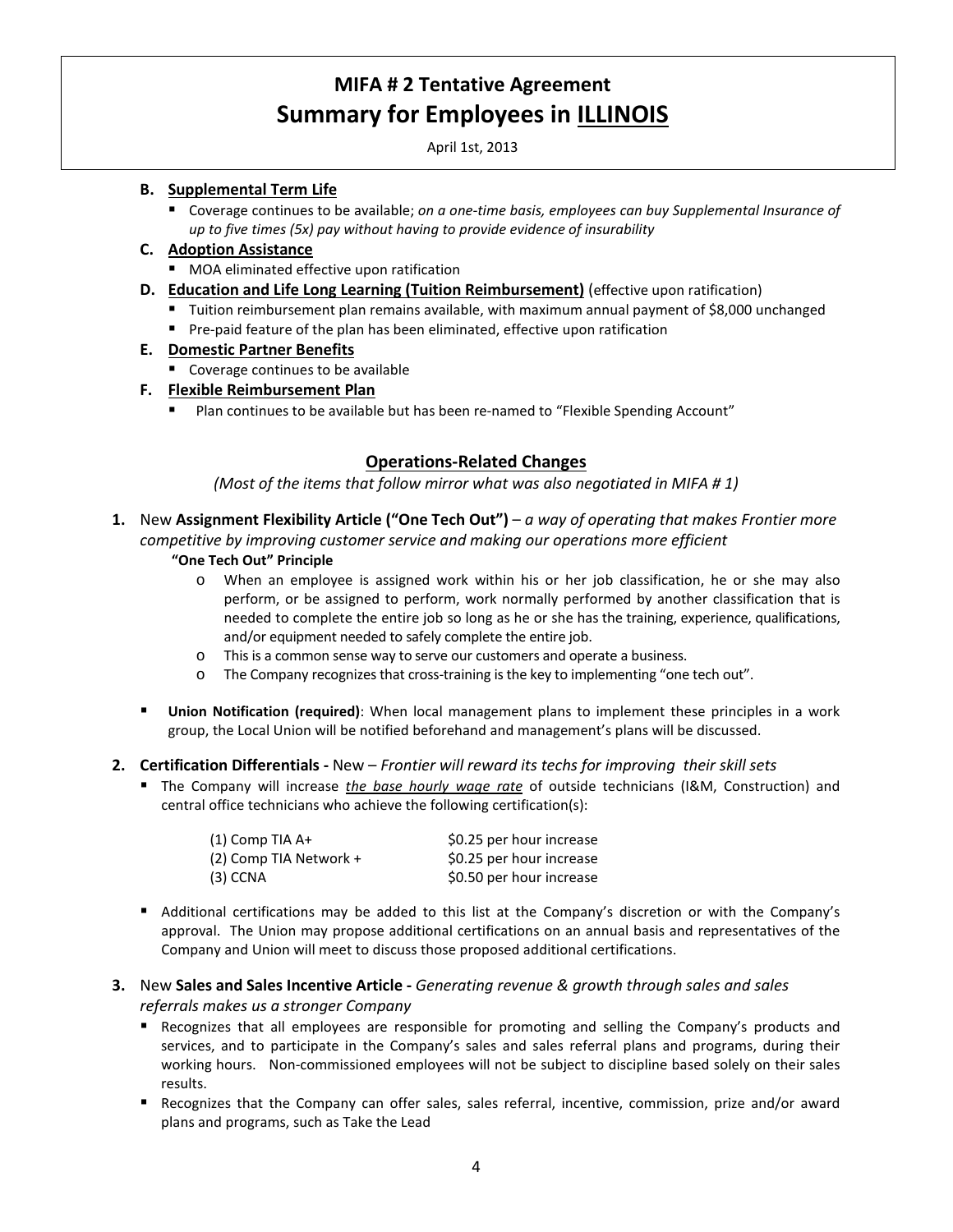April 1st, 2013

### **4. Standardized Vacation Provisions**

- Vacation Cash-Out (*new)*: Employees entitled to 3 or more weeks of vacation now have the option to cash-out one week of vacation (full week only) with supervisory approval
- Vacation carryover eliminated (except in limited circumstances); vacation banking eliminated.
- Employees with banked vacation may cash-out up to 40 hours on a one-time basis between 1/2/14 & 3/31/14 *(but only if this TA is ratified on the first vote)*
- **5. New Article on Frontier's Uniform Program** *Differentiating Frontier from its competitors and promoting a professional-looking workforce our customers and the public recognize and respect*
	- Moves employees into Frontier's uniform program, with Company-provided and paid-for shirts, pants, jackets, and hats
	- **Employees Receive Additional Items**: On a "one-time" basis, employees can choose two (2) additional jackets or one additional jacket and one set of winter-insulated bib overalls. The period for this selection will be post-ratification (after the program is set up).
- **6. Job Title-related Changes**. See the chart below for changes in titles and consolidation of certain classifications. There were no changes to the Wage Schedules for these titles except for the upgrades noted in page 1.

| <b>Business Zone Technician I</b> | Sales and Service Technician I  |
|-----------------------------------|---------------------------------|
| Customer Zone Technician II       | Sales and Service Technician II |
| Cable Technician                  |                                 |
| Senior Cable Technician           | Senior Construction Technician  |
| Cable Splicer                     |                                 |
| Customer Zone Technician I        |                                 |
| <b>Transmission Technician</b>    | Network Technician              |
| Switching Support Technician      |                                 |
| Dispatch Clerk                    |                                 |
| <b>Special Services Clerk</b>     | Dispatch Associate              |
| Lead Dispatch Clerk               |                                 |

## **Current Title/Classification New Title/Classification**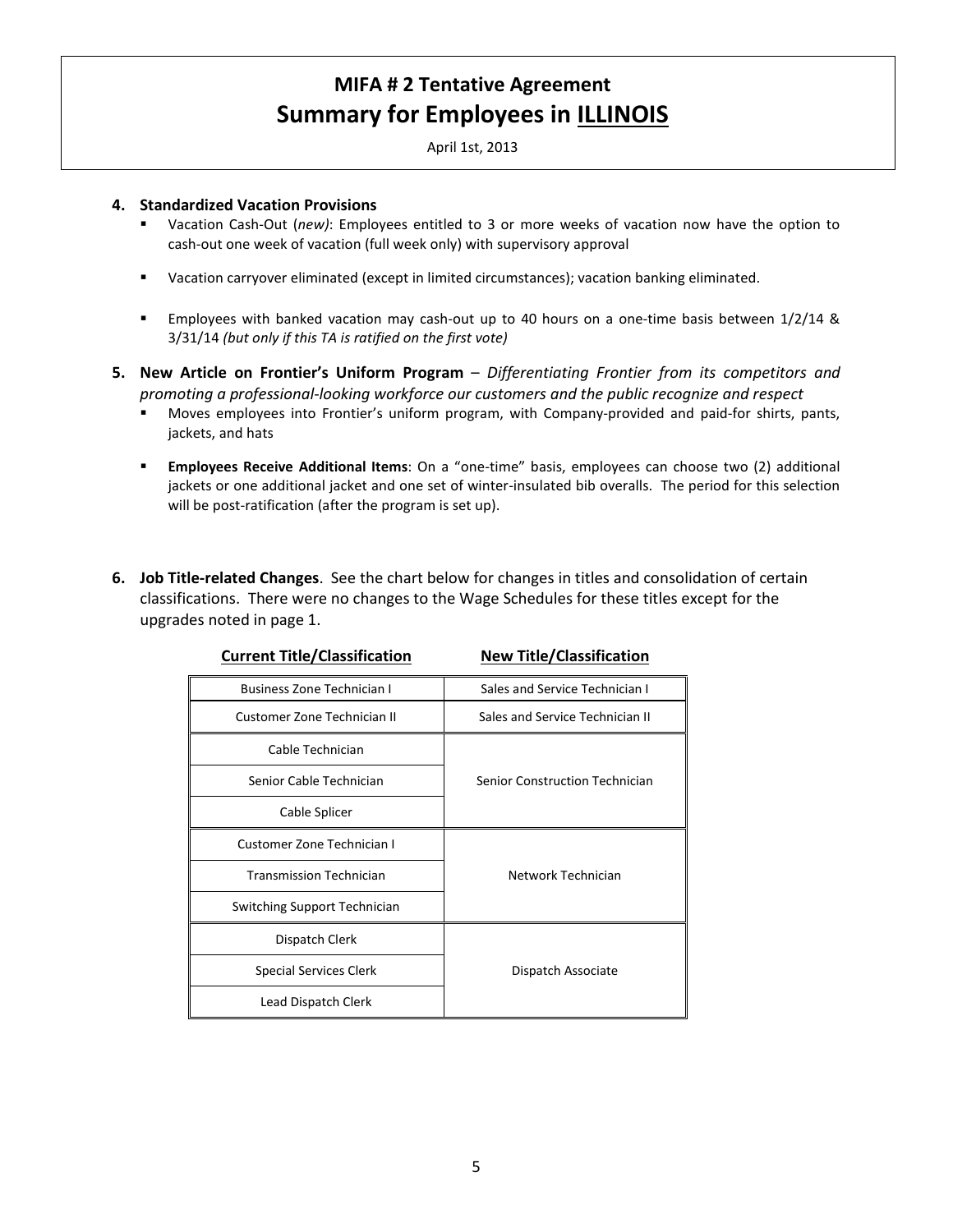April 1st, 2013

- **7. Probationary Period, and Temporary Classifications --** *Standardized and added provisions; special provisions added for ProResource Program* 
	- Standardized **probationary period** to 7 months; added new provision that the probationary period will be extended to compensate for the length of any absence in excess of five (5) consecutive work days
	- Standardized definition of **temporary employee** who is not hired through the ProResource Program: "an employee hired for a limited period of time not to exceed six (6) consecutive months"
	- Standardized language on temporary employees who are hired through the **ProResource Program**: total duration of a ProResource temporary employee will not exceed six (6) cumulative months in a calendar year.
	- New standardized language on general circumstances for hiring temporary employees through the ProResource Program:
		- o **"**Retirees hired under this program are generally hired to provide training to other employees, to utilize specialized skills or knowledge they possess, to cover increases in the workload which cannot be covered by the regular workforce during scheduled hours, to replace employees who are absent due to illness, disability, vacation, leave of absence, etc., and to cover other similar gaps caused by such things as new employees becoming qualified, a shortage of qualified personnel in the local labor market, or an unexpected and significant number of retirements or resignations over a relatively short period of time."

## **8. Compensated Availability/Stand-by**

- Significantly improved stand-by pay: now \$20/scheduled day; \$30/non-scheduled day; \$35/holiday
- Added standard updated language regarding an employee's availability while on standby: Employees assigned to 'Stand-By' must be reachable on their Company-provided cell phone and, in situations where cell service may not be available to an employee, the employee must provide the Company with an alternate telephone number where they can be reached.

#### **9. Scheduling & Overtime-related Changes**

- "Four-ten" work weeks modified to guarantee 2 consecutive days off & no back-to-back Sats. and Suns.
- Work schedules with non-consecutive days off may now apply to all classifications; the hourly premium for such schedules continues unchanged.
- Overtime pay applies for working non-scheduled time if employee has worked in excess of 8 hours/day or 40 hours/week are worked; for purposes of paying overtime, the following types of time off are treated as time worked: Union business in connection with the handling of grievances and the enforcement of the Agreement; Authorized Holidays and Personal Days; Vacation Time; Jury Duty; Death in the employee's immediate family; Witness Duty; Voting Time taken pursuant to law, and time off for Military Reserve Training.
- Night differential increased to \$1.25; 10 cent shift premium for being assigned to unselected night shift eliminated
- Overtime meal allowance increased to \$7
- Standby rotated among all qualified employees in workgroup if insufficient volunteers
- (Plant Service Center only): the Day after Thanksgiving has been replaced with an additional floating holiday; however, *at least* 50% of each classification in the plant service center may use a floater to take this day off